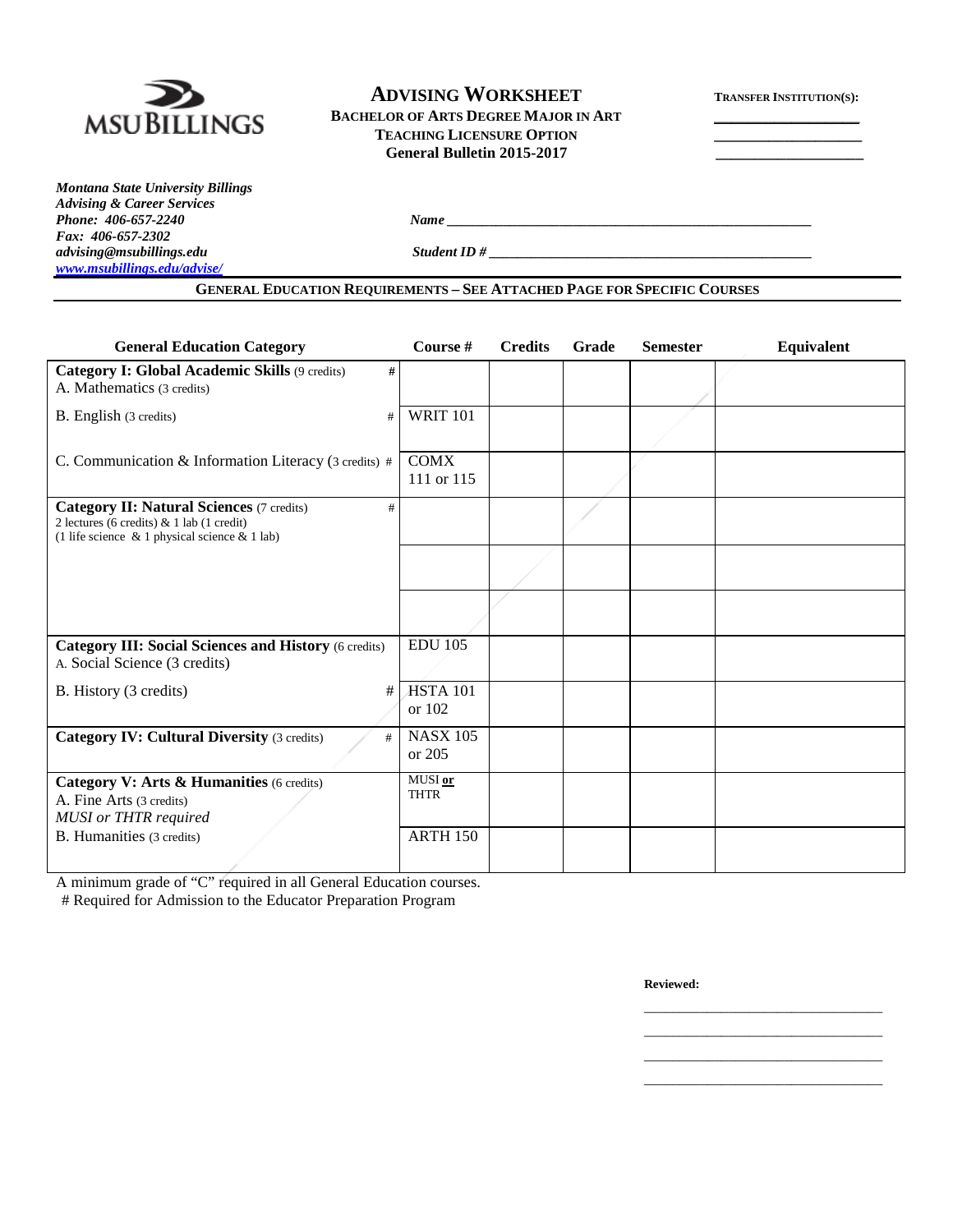# **GENERAL EDUCATION REQUIREMENTS**

|             |      | <b>CATEGORY I: GLOBAL ACADEMIC SKILLS</b>                      | <b>9</b> credits |
|-------------|------|----------------------------------------------------------------|------------------|
|             |      | Students are required to take one course from each subcategory |                  |
|             |      | <b>Subcategory A - Mathematics</b>                             | 3 credits        |
| М           | 105  | <b>Contemporary Mathematics</b>                                | 3                |
| М           | 114  | <b>Extended Technical Mathematics</b>                          | 3                |
| M           | 121  | College Algebra                                                | 3                |
| М           | 122  | College Trigonometry                                           | 3                |
| М           | 131  | Mathematics for Elementary Teachers II                         | 3                |
| М           | 143  | <b>Finite Mathematics</b>                                      | 4                |
| М           | 161  | <b>Survey of Calculus</b>                                      | 3                |
| М           | 171  | Calculus I                                                     | 4                |
| <b>STAT</b> | 141  | <b>Introduction to Statistical Concepts</b>                    | 3                |
| <b>STAT</b> | 216  | Introduction to Statistics                                     | 4                |
|             |      | Subcategory B - English                                        | 3 credits        |
| WRIT        | 101  | College Writing I                                              | 3                |
| WRIT        | 121  | Introduction to Technical Writing                              | 3                |
| WRIT        | 122  | <b>Introduction to Business Writing</b>                        | 3                |
| WRIT        | 201  | College Writing II                                             | 3                |
| WRIT        | 220  | Business & Professional Writing                                | 3                |
| WRIT        | 22.1 | Intermediate Technical Writing                                 | 3                |
|             |      | Subcategory C- Communication & Information Literacy 3 credits  |                  |
| <b>COMX</b> | 111  | <b>Introduction to Public Speaking</b>                         | 3                |
| 0R          |      |                                                                |                  |
| <b>COMX</b> | 115  | <b>Introduction to Interpersonal Communication3</b>            |                  |

**CATEGORY II: NATURAL SCIENCES 6 cr. lecture & 1 cr. lab**

*Students are required to take one course from each subcategory and at least one corresponding lab or Integrated Sciences*

|                            | ui ieusi one corresponuing uib or integruieu sciences |                                                    |              |  |  |  |
|----------------------------|-------------------------------------------------------|----------------------------------------------------|--------------|--|--|--|
|                            |                                                       | <b>Subcategory A - Life Sciences</b>               | 3-4 credits  |  |  |  |
| <b>BIOB</b>                | 101                                                   | Discover Biology                                   | 3            |  |  |  |
| <b>BIOB</b>                | 102                                                   | Discover Biology Lab                               | 1            |  |  |  |
| <b>BIOB</b>                | 160                                                   | Principles of Living Systems                       | 3            |  |  |  |
| <b>BIOB</b>                | 161                                                   | Principles of Living Systems Lab                   | 1            |  |  |  |
|                            |                                                       | <b>Subcategory B - Physical Sciences</b>           | 3-4 credits  |  |  |  |
| ASTR                       | 110                                                   | Introduction to Astronomy                          | 3            |  |  |  |
| ASTR                       | 111                                                   | Introduction to Astronomy Lab                      | 1            |  |  |  |
| <b>CHMY</b>                | 121                                                   | Introduction to General Chemistry                  | 3            |  |  |  |
| <b>CHMY</b>                | 122                                                   | Introduction to General Chemistry Lab              | $\mathbf{1}$ |  |  |  |
| <b>CHMY</b>                | 141                                                   | College Chemistry I                                | 3            |  |  |  |
| <b>CHMY</b>                | 142                                                   | College Chemistry Laboratory I                     | $\mathbf{1}$ |  |  |  |
| GEO                        | 101                                                   | <b>Introduction to Physical Geology</b>            | 3            |  |  |  |
| <b>GEO</b>                 | 102                                                   | <b>Introduction to Physical Geology Laboratory</b> | $\mathbf{1}$ |  |  |  |
| <b>GPHY</b>                | 111                                                   | <b>Introduction to Physical Geography</b>          | 3            |  |  |  |
| <b>GPHY</b>                | 112                                                   | Introduction to Physical Geography Lab             | 1            |  |  |  |
| <b>PHSX</b>                | 103                                                   | Our Physical World                                 | 3            |  |  |  |
| <b>PHSX</b>                | 104                                                   | Our Physical World Lab                             | $\mathbf{1}$ |  |  |  |
| PHSX                       | 205                                                   | College Physics I                                  | 3            |  |  |  |
| PHSX                       | 206                                                   | College Physics I Lab                              | $\mathbf{1}$ |  |  |  |
| PHSX                       | 105                                                   | <b>Fundamentals of Physical Science</b>            | 3            |  |  |  |
| <b>PHSX</b>                | 106                                                   | Fundamentals of Physical Science Lab               | 1            |  |  |  |
| <b>Integrated Sciences</b> |                                                       |                                                    |              |  |  |  |
|                            |                                                       | SCIN 101, 102, 103, 104 Integrated Sciences        | 3, 1, 3, 1   |  |  |  |

|             |     | <b>CATEGORY III: SOCIAL SCIENCES AND HISTORY</b>               | 6 credits |
|-------------|-----|----------------------------------------------------------------|-----------|
|             |     | Students are required to take one course from each subcategory |           |
|             |     | <b>Subcategory A – Social Sciences</b>                         | 3 credits |
| <b>ANTY</b> | 217 | Physical Anthropology & Archeology                             | 3         |
| <b>BGEN</b> | 105 | Introduction to Business                                       | 3         |
| <b>COMX</b> | 106 | Communicating in a Dynamic Workplace                           | 3         |
| <b>ECNS</b> | 201 | Principles of Microeconomics                                   | 3         |
| <b>ECNS</b> | 202 | Principles of Macroeconomics                                   | 3         |
| <i>EDU</i>  | 105 | <b>Education and Democracy</b>                                 | 3         |
| <b>GPHY</b> | 141 | Geography of World Regions                                     | 3         |
| <b>HTH</b>  | 110 | Personal Health and Wellness                                   | 3         |
| <b>PSCI</b> | 210 | Introduction to American Government                            | 3         |
| <b>PSCI</b> | 220 | Introduction to Comparative Government                         | 3         |
| <b>PSYX</b> | 100 | Introduction to Psychology                                     | 3         |
| <b>PSYX</b> | 231 | <b>Human Relations</b>                                         | 3         |
| <b>SOCI</b> | 101 | Introduction to Sociology                                      | 3         |
| SOCI        | 201 | Social Problems                                                | 3         |

|             |     | <b>Subcategory B - History</b> | 3 credits |
|-------------|-----|--------------------------------|-----------|
| HSTA        | 101 | <b>American History I</b>      |           |
| OR          |     |                                |           |
| <b>HSTA</b> | 102 | <b>American History II</b>     |           |
|             |     |                                |           |

|            |      | <b>CATEGORY IV: CULTURAL DIVERSITY</b>            | 3 credits |  |
|------------|------|---------------------------------------------------|-----------|--|
| NASX<br>ОR | 105. | <b>Introduction to Native American Studies</b>    |           |  |
| NASX       | 205  | <b>Native Americans in Contemporary Society 3</b> |           |  |

## **CATEGORY V: ARTS & HUMANITIES 6 credits**

| Students are required to take one course from each subcategory |     |                                    |           |  |  |
|----------------------------------------------------------------|-----|------------------------------------|-----------|--|--|
|                                                                |     | <b>Subcategory A – Fine Arts</b>   | 3 credits |  |  |
| MUSI                                                           | 101 | Enjoyment of Music                 |           |  |  |
| MUSI                                                           | 114 | Band: MSUB Symphonic               |           |  |  |
| MUSI                                                           | 131 | Jazz Ensemble I: MSUB              |           |  |  |
| <b>MUSI</b>                                                    | 147 | Choral Ensemble: University Chorus |           |  |  |
| <b>THTR</b>                                                    | 101 | Introduction to Theatre            | 3         |  |  |
| THTR                                                           | 120 | Introduction to Acting I           | 3         |  |  |
|                                                                |     | <b>Subcategory B - Humanities</b>  | 3 credits |  |  |
| ARTH                                                           | 150 | <b>Introduction to Art History</b> |           |  |  |
|                                                                |     |                                    |           |  |  |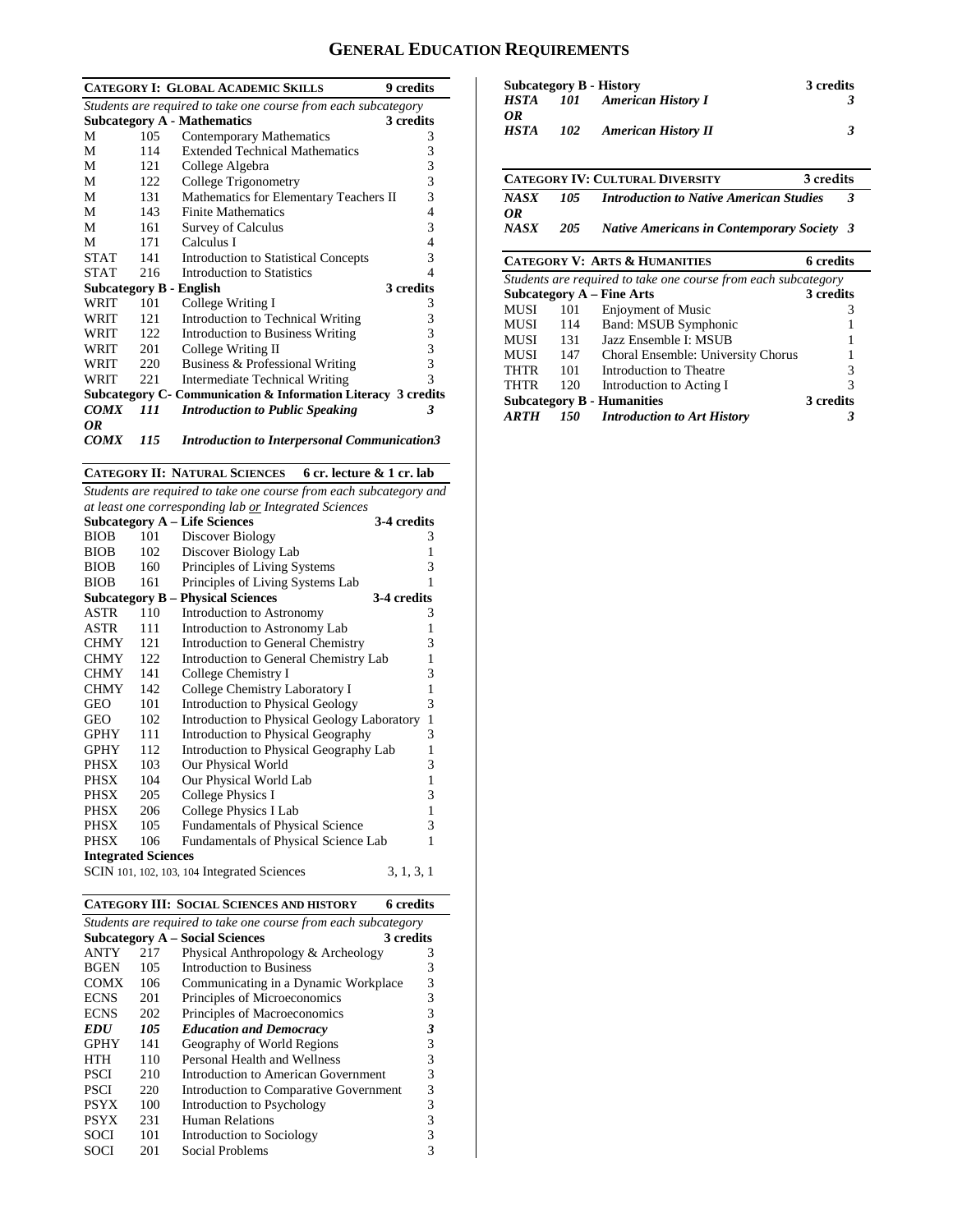| <b>COLLESP</b>                                                                                    | `redits | Grade | Semester | Equivalent |
|---------------------------------------------------------------------------------------------------|---------|-------|----------|------------|
| A grade of "C" or higher is mandatory in all Art courses satisfying major and minor requirements. |         |       |          |            |

|            | <b>Professional Education Core</b> |                                                                               |   |  |  |  |  |  |
|------------|------------------------------------|-------------------------------------------------------------------------------|---|--|--|--|--|--|
| *#EDU      | 105                                | <b>Education and Democracy</b>                                                | 3 |  |  |  |  |  |
| ^#EDU      | 220/                               | Human Growth and Development/                                                 | 3 |  |  |  |  |  |
|            | 220L                               | Lab (45 hour practicum required)                                              |   |  |  |  |  |  |
| #EDU       | 221                                | <b>Educational Psychology and Measurement</b>                                 | 3 |  |  |  |  |  |
| ^#EDSP     | 204                                | Introduction to Teaching Exceptional Learners<br>(15 hour practicum required) | 3 |  |  |  |  |  |
| <b>EDU</b> | 333                                | Reading and Writing Across the Curriculum                                     | 3 |  |  |  |  |  |
| <b>EDU</b> | 354                                | Secondary Junior Field                                                        | 2 |  |  |  |  |  |
| <b>EDU</b> | 380                                | Introduction to Curriculum Planning/Practice                                  | 2 |  |  |  |  |  |
| <b>EDU</b> | 406                                | Philosophical, Legal & Ethical Issues in Education                            | 3 |  |  |  |  |  |
| <b>EDU</b> | 495A                               | Student Teaching: K-12                                                        | 9 |  |  |  |  |  |
| <b>OR</b>  |                                    |                                                                               |   |  |  |  |  |  |
| <b>EDU</b> | 495C                               | <b>Student Teaching: 5-12</b>                                                 |   |  |  |  |  |  |
| #HTH       | 412                                | Drugs and Alcohol                                                             |   |  |  |  |  |  |
| ARTZ       | 402                                | Teaching Art I-K-12                                                           | 3 |  |  |  |  |  |

**#Required for Admission to the Educator Preparation Program**

### **Additional Writing Requirement**

| $W^{p+r}$<br>****<br>the contract of the contract of the contract of | 201 | 'rıfıng<br>ollege.<br>$W^+$<br>$   -$<br>$\sim$ $\sim$ $\sim$ |  |  |
|----------------------------------------------------------------------|-----|---------------------------------------------------------------|--|--|

#### **Required Art Courses**

| *ARTH       | 150 | Introduction to Art History            | 3 |  |  |
|-------------|-----|----------------------------------------|---|--|--|
| <b>ARTH</b> | 352 | Visual Theory and Criticism            | 3 |  |  |
| *ARTZ       | 105 | Visual Language - Drawing              | 3 |  |  |
| <b>ARTZ</b> | 106 | Visual Language - 2-D Foundations      | 3 |  |  |
| <b>ARTZ</b> | 108 | Visual Language - 3-D Foundations      | 3 |  |  |
| <b>ARTZ</b> | 209 | Introduction to Professional Practices |   |  |  |
| <b>ARTZ</b> | 409 | <b>Advanced Professional Practices</b> |   |  |  |
| <b>ARTZ</b> | 499 | Senior Project/Capstone                |   |  |  |

\*May satisfy General Education requirements.

#### **Studio Art Requirements**

| <b>ARTZ</b>                                                | 211 | Drawing I                            | 4 |  |  |  |
|------------------------------------------------------------|-----|--------------------------------------|---|--|--|--|
| <b>ARTZ</b>                                                | 221 | Painting I                           | 4 |  |  |  |
| ARTZ                                                       | 231 | Ceramics I                           | 4 |  |  |  |
| <b>ARTZ</b>                                                | 251 | Sculpture I                          | 4 |  |  |  |
| <b>ARTZ</b>                                                | 258 | New Media I                          | 4 |  |  |  |
| <b>ARTZ</b>                                                | 271 | Printmaking I                        |   |  |  |  |
|                                                            |     | $OR$                                 | 4 |  |  |  |
| <b>ARTZ</b>                                                | 273 | Printmaking I-Lithography            |   |  |  |  |
| <b>ARTZ</b>                                                | 284 | Photography I-Techniques and Process | 4 |  |  |  |
| Eight (8) credits of 300- and 400-level Studio Art Courses |     |                                      |   |  |  |  |
|                                                            |     |                                      | 4 |  |  |  |
|                                                            |     |                                      | 4 |  |  |  |